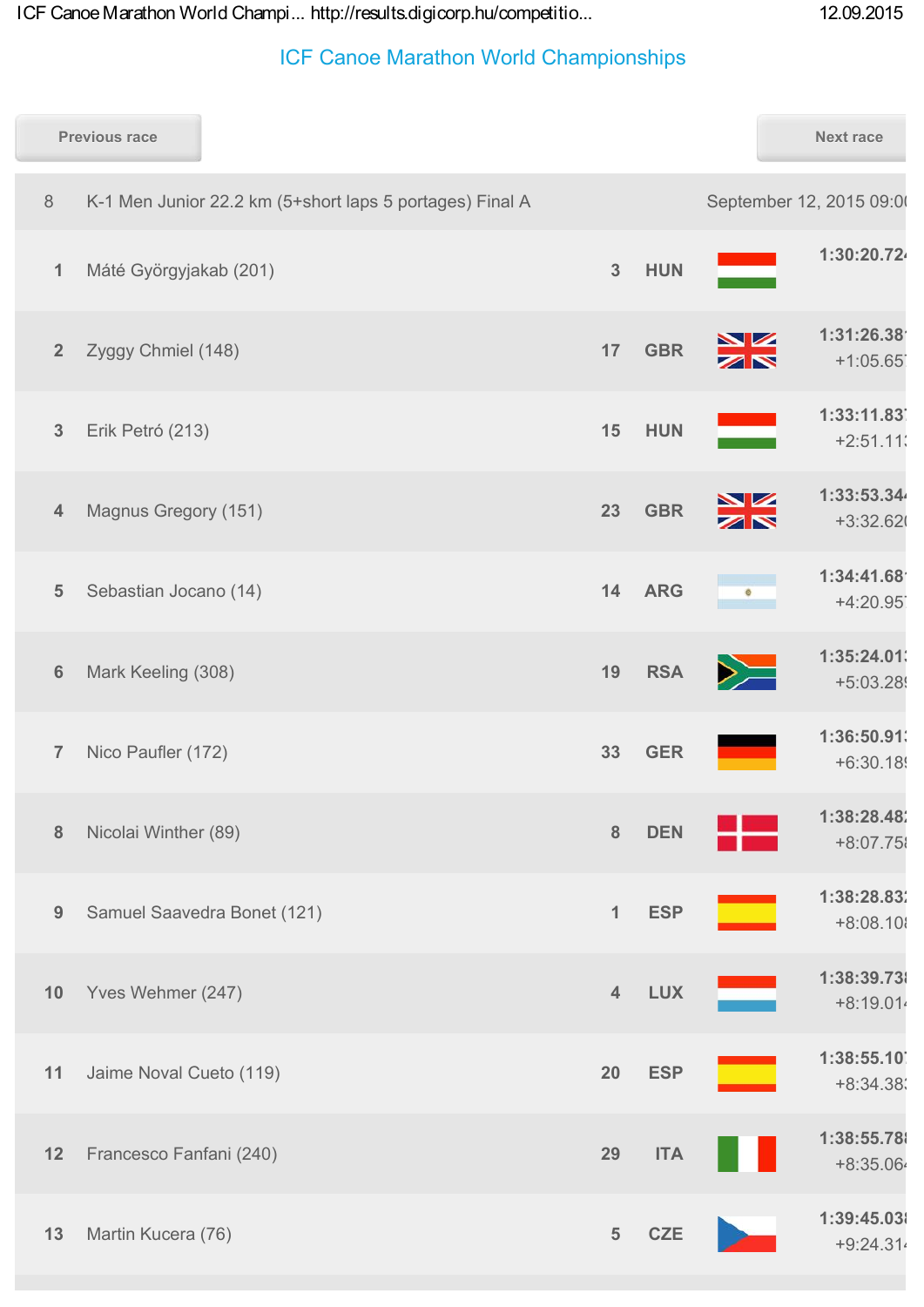|    | ICF Canoe Marathon World Champi http://results.digicorp.hu/competitio |                |            |                 | 12.09.2015                 |
|----|-----------------------------------------------------------------------|----------------|------------|-----------------|----------------------------|
| 14 | Sven Paufler (173)                                                    | $\overline{2}$ | <b>GER</b> |                 | 1:40:09.72<br>$+9:49.002$  |
| 15 | Mauricio Larroque (15)                                                | 18             | <b>ARG</b> | Ò               | 1:40:27.59<br>$+10:06.87$  |
| 16 | Nick Verduyct (54)                                                    | 25             | <b>BEL</b> |                 | 1:40:32.07<br>$+10:11.34($ |
| 17 | Guillaume Keller (137)                                                | 11             | <b>FRA</b> |                 | 1:40:33.43<br>$+10:12.71$  |
| 18 | Alexander Öström (343)                                                | 10             | <b>SWE</b> |                 | 1:40:58.87<br>$+10:38.146$ |
| 19 | Tomas Nejedlo (77)                                                    | 13             | <b>CZE</b> |                 | 1:42:23.364<br>$+12:02.64$ |
| 20 | Andrej Antal (328)                                                    | 9              | <b>SVK</b> | 【も              | 1:42:51.07<br>$+12:30.35'$ |
| 21 | Andrea Schera (244)                                                   | 21             | <b>ITA</b> |                 | 1:43:36.92<br>$+13:16.196$ |
| 22 | Mark Marschalko (61)                                                  | 30             | <b>CAN</b> | <b>W</b><br>T L | 1:44:04.51<br>+13:43.79    |
| 23 | Oliver James (33)                                                     | 31             | <b>AUS</b> |                 | 1:44:42.39<br>$+14:21.672$ |
| 24 | Luke Criticos (306)                                                   | 28             | <b>RSA</b> | $\geq$          | 1:45:43.30<br>+15:22.57    |
| 25 | Anton Andersson (340)                                                 | 24             | <b>SWE</b> |                 | 1:46:01.13<br>$+15:40.41$  |
| 26 | Kobe Pannecoucke (51)                                                 | 26             | <b>BEL</b> |                 | 1:47:20.12<br>+16:59.39    |
| 27 | Lukas Fischer (42)                                                    | 34             | <b>AUT</b> |                 | 1:48:00.45<br>+17:39.73    |
| 28 | Ruslan Huseinov (360)                                                 | $\overline{7}$ | <b>UKR</b> |                 | 1:51:17.09<br>$+20:56.37$  |
| 29 | Yaroslav Zavodian (369)                                               | 27             | <b>UKR</b> |                 | 1:51:31.49<br>$+21:10.77$  |